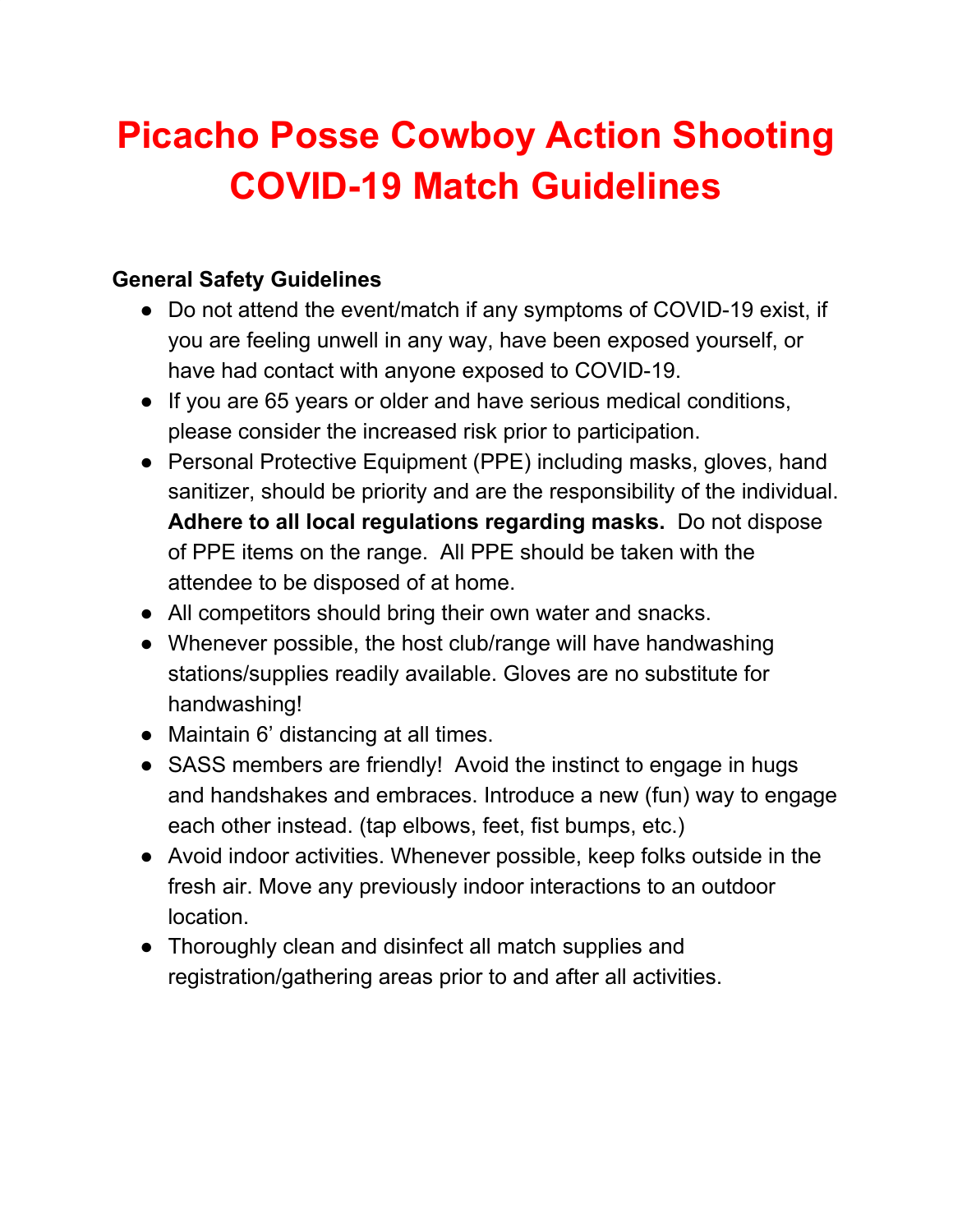## **Registration/Safety Briefings**

- Set up and payment of registration should be limited to a one -on-one interaction outdoors whenever possible to limit contact. All match fee payments must be cash or check (no CC).
- Provide hand sanitizer for use after each interaction.
- Safety briefings should now include all COVID-19 restrictions, requirements, and guidance to all attendees.

## **Posse Guidelines**

- Posse Marshals/Posse Leaders should be selected in advance to be prepared for the environment.
- Depending on your local restrictions, limit posse size in accordance. (5 people/10 people, etc.)
- Posse members must maintain 6' distancing at all times.
- Handling of firearms: avoid handling/touching another person's firearms or supplies whenever possible. In the event of a squib or firearm malfunction, modifications in behavior should be made to keep the firearm in the owner's hands only. If a match official needs to handle a competitor's firearm in an assist, all necessary precautions must be taken. (Gloves, handwashing, sanitizer, etc.)
- Do not utilize designated spotting sticks or spotting flags for spotters that are handed off. Use a disposable marker of some kind for spotters to be identified.
- Scorekeeping, when possible, should be handled by as few people as needed. Fresh gloves are recommended for each hand off scorekeeping equipment. If using electronic scoring tablets, place the tablet in a bag to avoid contamination. Designate pens for paper scorekeeping and eliminate any requirement for the shooter to initial his score at each stage to avoid passing off pens and paper as much as possible. Eliminate individual shooter score cards being completed by the scorekeeper. Shooters should maintain their own scorecards if desired.